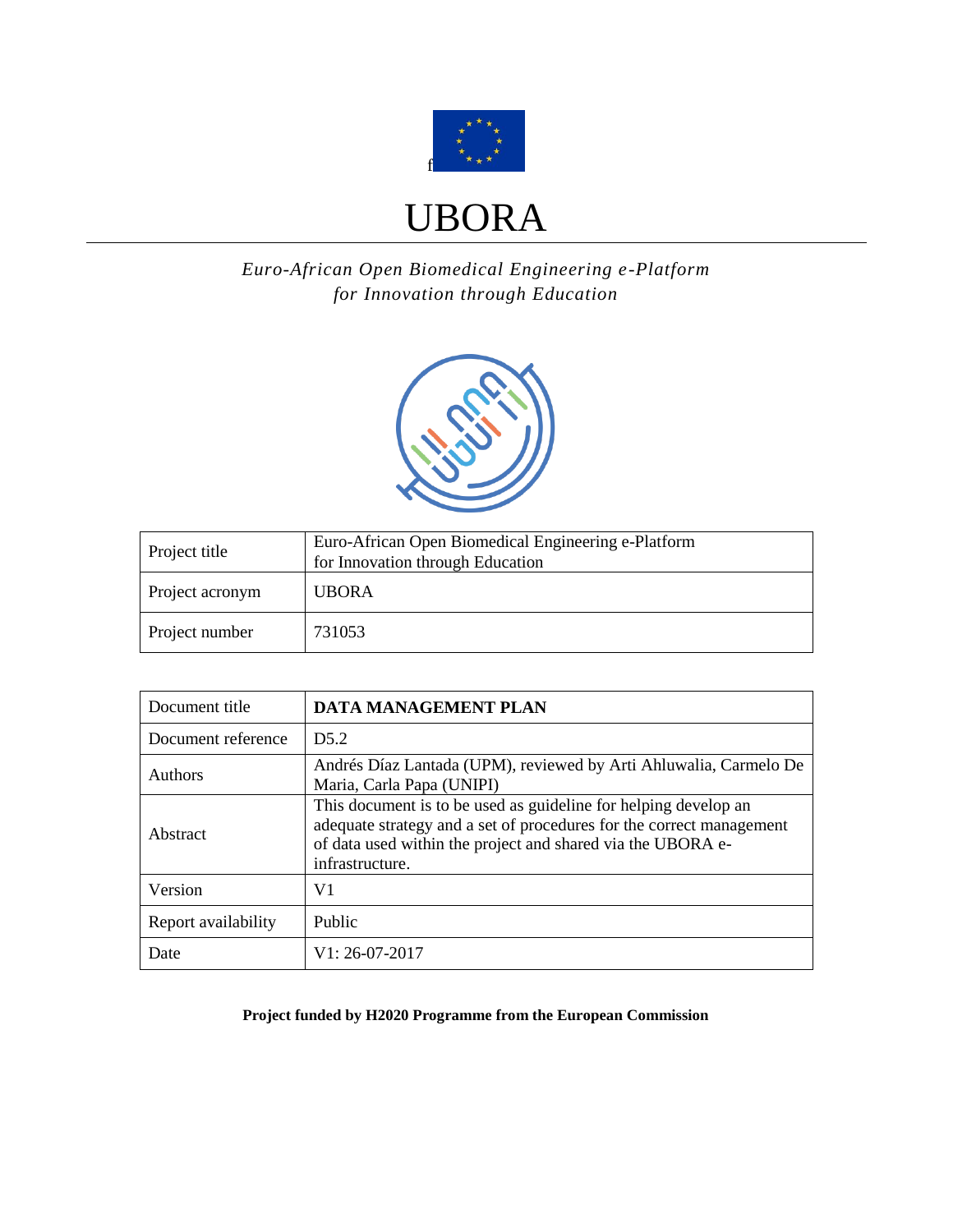

## TABLE OF CONTENTS

| 1                |                                                                                       |  |
|------------------|---------------------------------------------------------------------------------------|--|
| 2                | BUILDING A DATA MANAGEMENT PLAN FOR UBORA IN THE CONTEXT OF H20204                    |  |
| 3                |                                                                                       |  |
| $\boldsymbol{4}$ |                                                                                       |  |
|                  | 4.1                                                                                   |  |
|                  | 4.2                                                                                   |  |
|                  | 4.2.1                                                                                 |  |
|                  | 4.2.2                                                                                 |  |
|                  | 4.2.3                                                                                 |  |
|                  | 4.2.4                                                                                 |  |
| 5                |                                                                                       |  |
|                  | 51                                                                                    |  |
|                  | 5.2                                                                                   |  |
|                  | 5.3                                                                                   |  |
| 6                |                                                                                       |  |
| 7                |                                                                                       |  |
|                  |                                                                                       |  |
|                  |                                                                                       |  |
|                  | A.2. COMMON FILE FORMATS TO BE HANDLED WITHIN UBORA AND THE UBORA E-INFRASTRUCTURE 16 |  |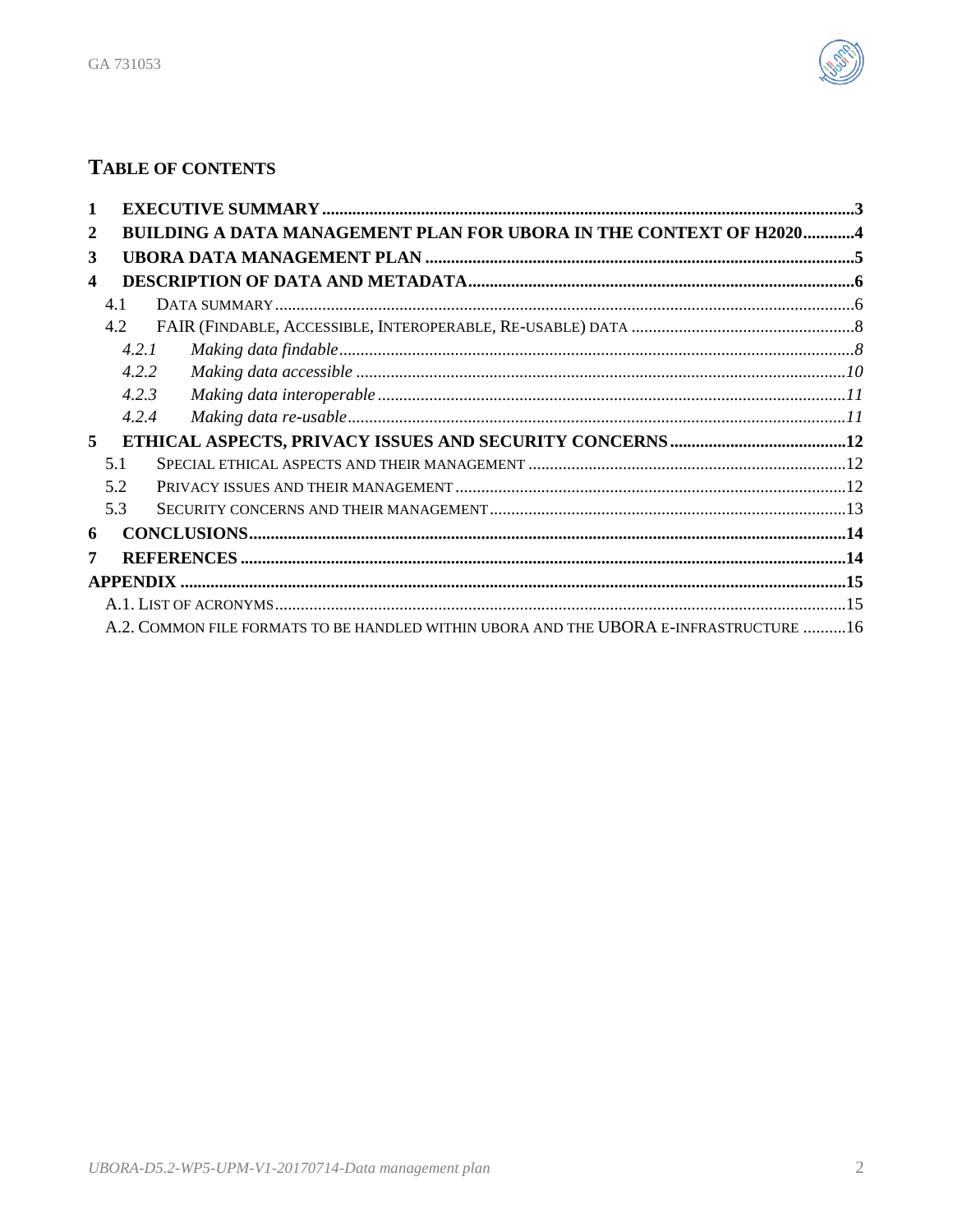

## <span id="page-2-0"></span>**1 Executive summary**

Document: **"Deliverable 5.2–Data management plan"** is aimed at providing partners with a guideline for helping develop an adequate strategy and a set of procedures for the correct management of data used within the project and shared via the UBORA e-infrastructure. This Deliverable is part of Work Package 5: "Dissemination and exploitation", as a clear and straightforward management of generated data is fundamental for the effective exploitation of the biomedical solutions generated within UBORA and for promoting our impact in the future of the biomedical industry, which according to UBORA's foundations should be open and accessible for all.

In this context, special concerns regarding the generation, use and sharing of data arise and a data management plan is needed. This will also help to facilitate communication and networking with relevant stakeholders, including: physicians, patients and their associations, policy makers, regulatory bodies, national health systems, whose involvement is essential for the long-term viability of our approach, if we are to change the paradigm of biomedical product development. Linked to the above-mentioned sustainability of the project, generating social and economic value are both relevant issues and this leads us to intellectual property rights, licensing options and other concerns regarding the usability of the generated data, once shared via the UBORA e-infrastructure (or eplatform). Additional ethical aspects, privacy issues and security procedures are also part of the global strategy and need to be considered for optimum data management.

\*\*\*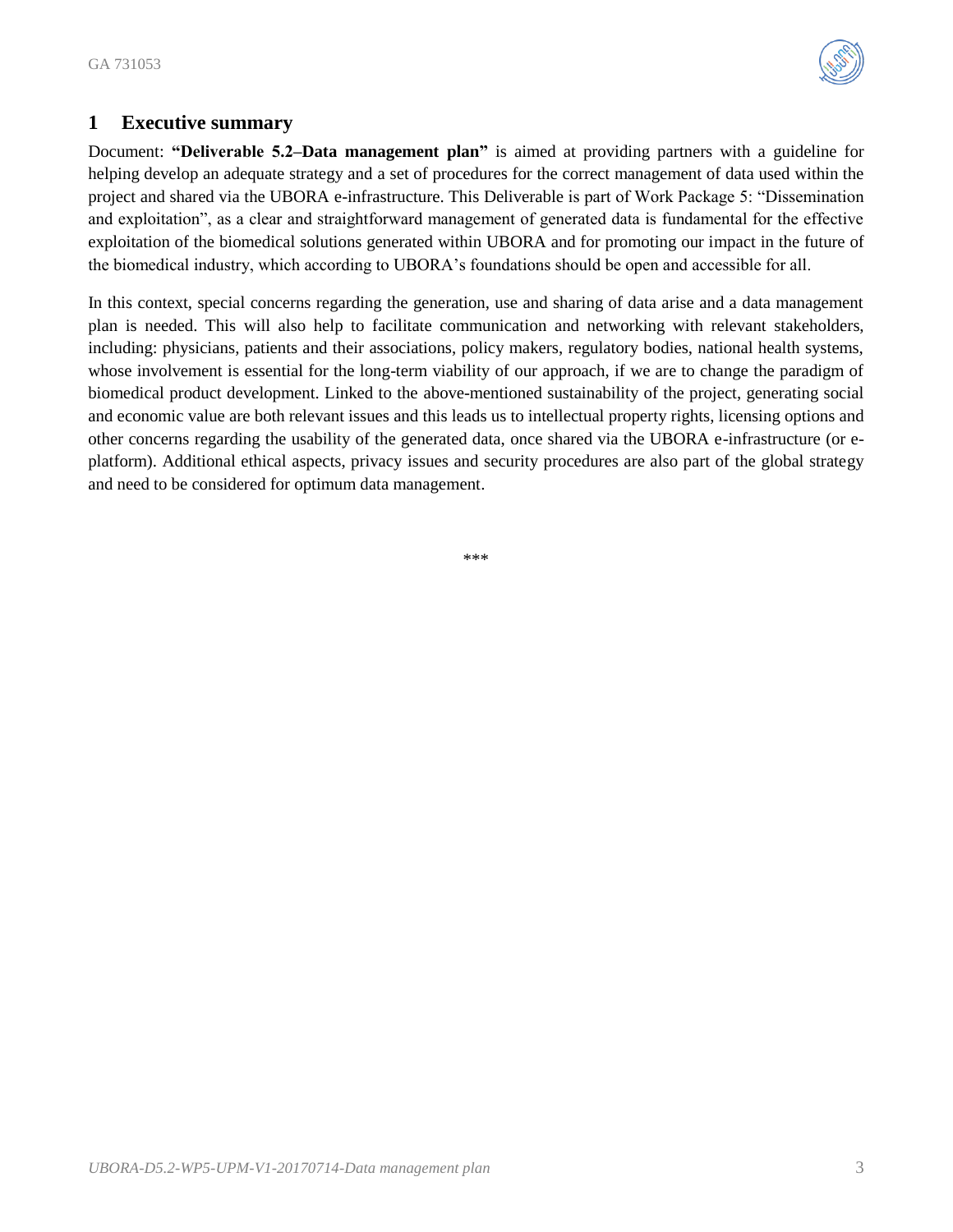

## <span id="page-3-0"></span>**2 Building a data management plan for UBORA in the context of H2020**

The EU funded **"UBORA: Euro-African Open Biomedical Engineering e-Platform for Innovation through Education"** project (as part of Horizon 2020 Research and Innovation Programme within the INFRASUPP: Support to policy and international cooperation call) aims at creating an **e-Infrastructure, UBORA**, for open source co-design of new solutions to face the current and future healthcare challenges of Europe and Africa, by exploiting networking, knowledge on rapid prototyping of new ideas and sharing of safety criteria and performance data. The e-infrastructure is implemented to foster advances in education and the development of innovative solutions in Biomedical Engineering (BME), both of which are flywheels for emerging and developed economies. It is conceived as a virtual platform for generating, exchanging, improving and implementing creative ideas in Biomedical Engineering underpinned by a solid safety assessment framework. Besides the provision of resources with designs, blueprints and support on safety assessment and harmonization, specific sections for needs identification, project management, repositories and fund raising are also foreseen.

The project is composed of six work packages (WPs) including research and innovation activities linked to: the development of the UBORA e-infrastructure (WP1); to the promotion and development of innovative biomedical design projects (WP2), which will help to validate and supply the aforementioned e-infrastructure with real cases of study; to the implementation of African and European summer schools (WP3 & WP4) and to the dissemination and exploitation of results (WP5), all of which is managed (WP6) in accordance with the information provided in the Consortium and Grant Agreements.

The main objective of **"WP 5 - Dissemination and Exploitation"** is: to disseminate and exploit the results generated in UBORA in the most efficient way, in order to guarantee the sustainability of the UBORA e-Infrastructure as an organ for innovative and advanced design, but also networking and capacity building, in the field of BME and promotion of harmonized regulations for biomedical devices. To this end, the activities listed below are relevant:

- extensive dissemination and communication through traditional media and newer social media channels;
- **EXECUTE:** involvement of other active institutions in BME capacity building;
- facilitating communication, networking, identification and involvement of National Policy Makers and Regulatory Bodies, Professional Bodies, and Hospitals;
- **Example 1** management of the processes for the capture and the protection of open copyright and licensing.

Considering that promoting open-access to our project's results is a fundamental part of the overall strategy towards building the future of "collaborative & accessible" for all BME and that the complexity of the medical projects entails the use of several different data and formats, there is a need for establishing a correct data management plan (DMP), which is the main objective of present document. This is in line with current Horizon 2020 pilots on open research data, with the promotion by the EU Commission of open-access dissemination of research and with the general views of the United Nations Global Development Goals, in which global partnerships play a special role, as happens within UBORA.

This DMP, with the modifications that shall be incorporated upon current versions, will be important for tracking the data produced during UBORA and, perhaps even more importantly, for setting the quality standards and procedures for sharing, using and licensing data by using the UBORA e-infrastructure and for promoting its sustainability, well beyond the temporal framework of the project. The DMP is written following guidelines provided by the EU and other references cited towards the end of the document.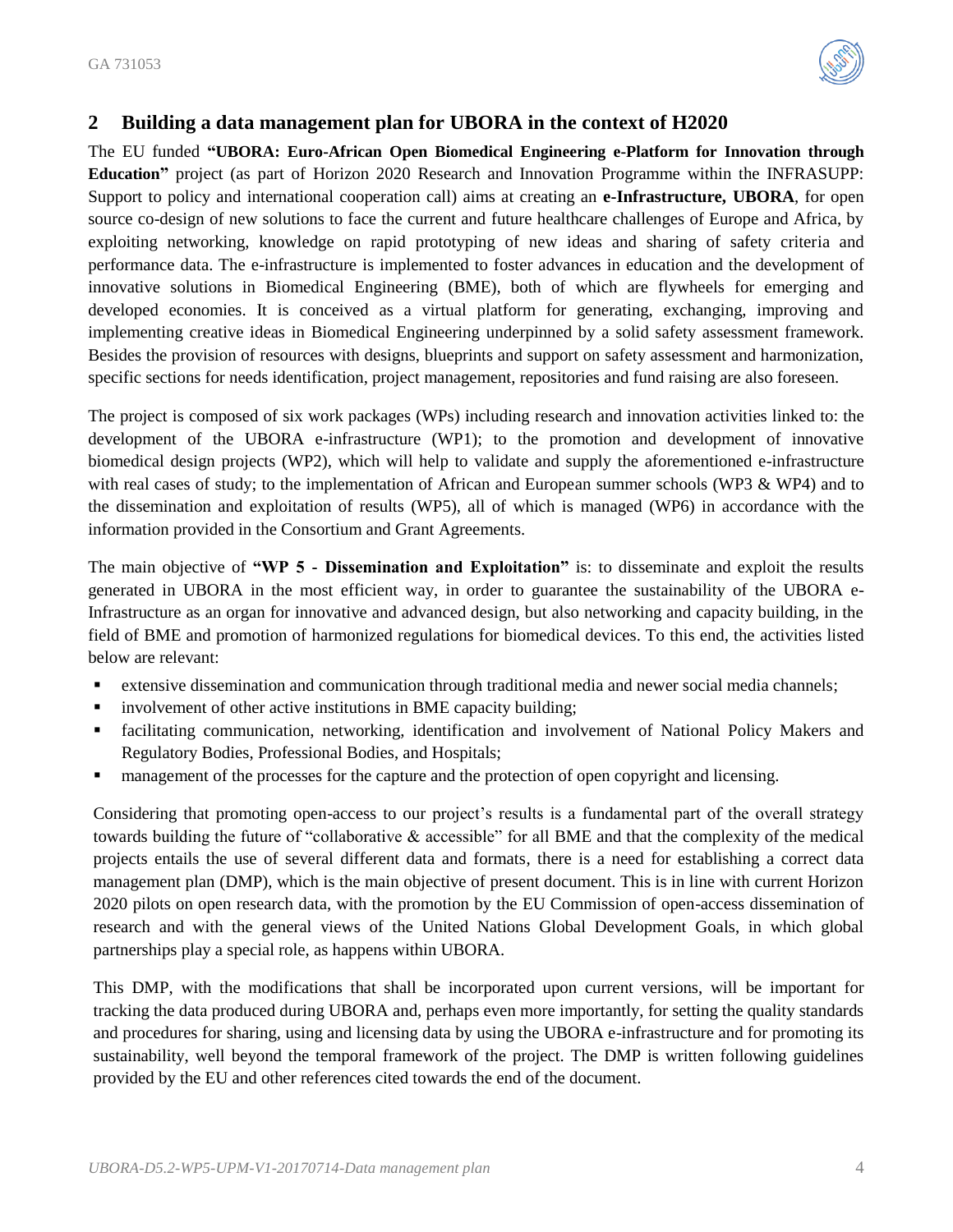

## <span id="page-4-0"></span>**3 UBORA data management plan**

A central objective of UBORA is to build an e-infrastructure (the UBORA e-infrastructure or e-platform) for supporting the collaborative design of biomedical devices and the open-access to the generated biomedical solutions. During the project, the e-infrastructure will be continuously loaded with innovative biomedical solutions, generated, during a first stage, among the project partners, and during the last stage of the project by invited external users, with the support of special features included in the platform for helping with project management and information sharing, so as to validate its usability and to detect and correct possible flaws, in a continuous improvement cycle.

The potential teaching-learning applications of the UBORA e-infrastructure have to be also considered, as a key issue towards the future of biomedical engineering. Indeed, one of the objectives is to make it more collaborative and accessible for all, to support the most passionate students in their path to becoming biomedical engineers and to make them aware of the benefits of international collaboration and understand the potential of engineering professionals acting globally for making a change. To this end, a couple of medical device design competitions, both ending with a design school, are planned within UBORA (Nairobi 2017 and Pisa 2018). The teachinglearning materials developed will be shared, in an open-access scheme, via the e-infrastructure, which will also support the development of students' projects, which in the end will also be uploaded to the e-infrastructure.

Along the project, progressively increasingly broader accessibility rights will be granted to external potential stakeholders (colleagues, students, physicians, policy makers, patients and their associations, …) for using the einfrastructure, so as to support dissemination tasks. Opening the e-infrastructure will make the medical industry, the medical professional and the policy makers aware of the potentials and benefits of resorting to UBORA for addressing global health concerns in a collaborative and open-access way. At the end of the project, the einfrastructure will be ready for supporting the construction of an open and collaborative future for BME and medical practice, hopefully with a worldwide impact beyond the initial EU-African collaboration, which is starting to generate very relevant synergies (see: [http://ubora-biomedical.org\)](http://ubora-biomedical.org/).

All these circumstances require a global plan of action for managing the generated data and the related metadata, in a way which results comfortable for the IP creators (mainly those having proposals or ideas to share), before, during and after the generation of the innovative medical devices, and for the potential users (mainly those having needs to be addressed). The plan has to take into account the complexity of systematic product development and the special considerations of acting in the medical field, which lead to:

- i) interactions among professionals with different backgrounds (and ways of communication);
- ii) wider sets and types of data and formats used within the projects; and
- iii) additional concerns in terms of patient privacy & safety and data security.

Working collaboratively and following open schemes adds uncertainties linked to protection of intellectual property, sharing of information, licensing of solutions and usability rights of the developed devices, which need to be addressed.

These aspects are covered in the following sections, which constitute the basic core of this first version of the UBORA DMP for adequately exploiting all the potentials of the UBORA e-infrastructure and of the so-enabled possibilities of collaboration.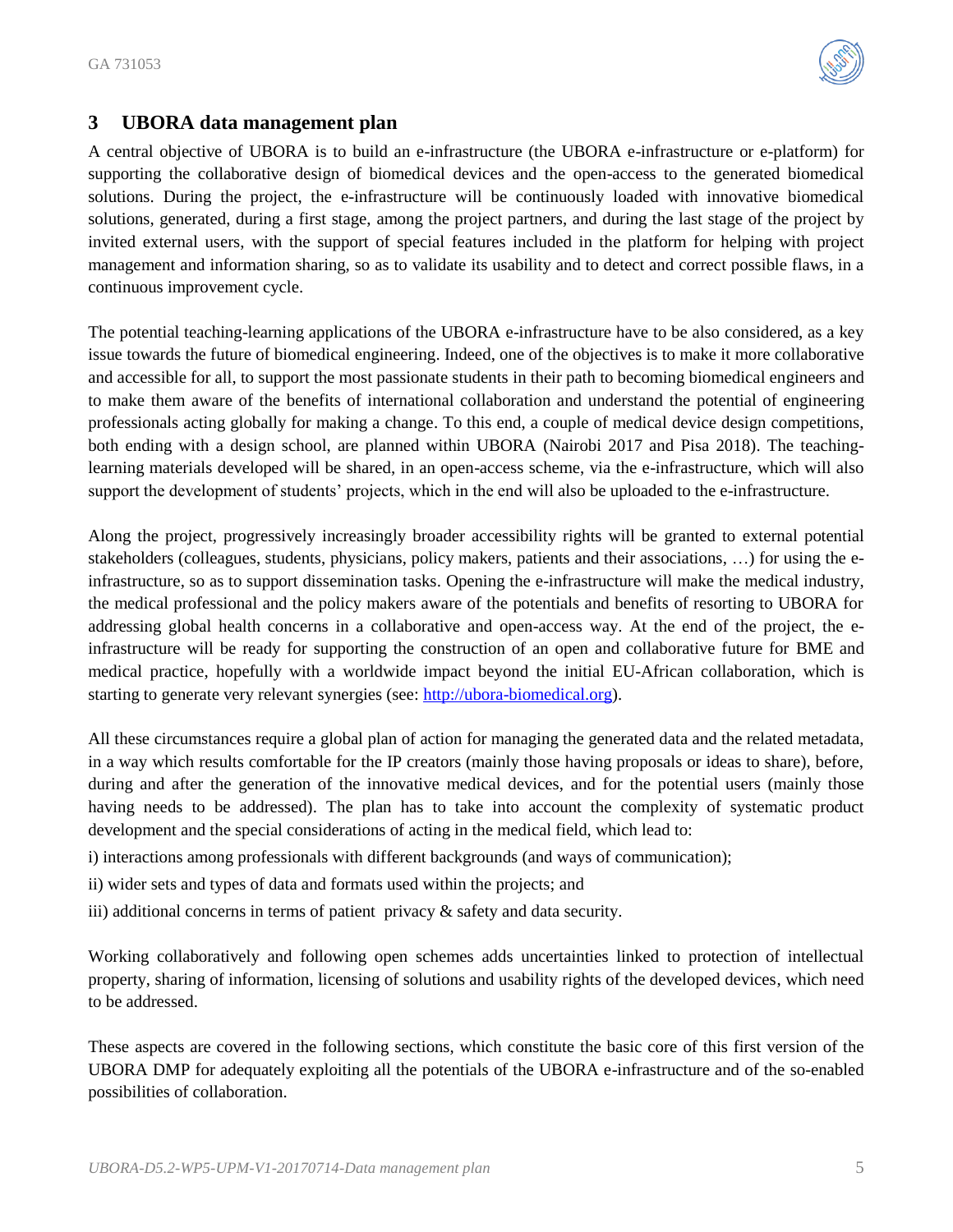

## <span id="page-5-0"></span>**4 Description of data and metadata**

## <span id="page-5-1"></span>**4.1 Data summary**

This subsection describes the data and metadata used both within the UBORA project, mainly connected to communication among partners and with the EU, and within the UBORA e-infrastructure, as linked to the collaborative development of medical devices shared via the developed platform. The additional complexity and of the data and metadata linked to the UBORA e-infrastructure and its relevance to the future of BME warrants careful and detailed planning, as advanced in the Executive Summary.

**Data shared during the UBORA project among partners:** The data shared during the daily management of UBORA project include:

- Minutes and presentations from the meetings. Typically PDF files named: Date\_WP-x\_Description.pdf and PowerPoint files named: Date\_WP-x\_Description.ppt
- Reports, evaluation sheets and summarizing figures of the design competitions and design schools. Typically PDF files named: Date\_WP-x\_Design-Competition-y/Design-School-z\_Description.pdf and Excel datasheets named: Date\_WP-x\_Design-Competition-y/Design-School-z\_Description.xlsx
- Other documents (i.e. articles, communications, reports…). Typically PDF files named: Date\_WPx\_Description.pdf and PowerPoint files named: Date\_WP-x\_Description.ppt

**Data developed within and shared with the help of the UBORA e-infrastructure:** The data developed in a collaboratively with the help of the UBORA e-infrastructure and shared following open-access schemes include:

- Data from UBORA's partners and participants in the design schools and competitions registered in the trial versions of the UBORA e-infrastructure. These include personal data registered in a formulary enabled within the e-infrastructure, as first step for accessing the information available and for designing medical devices taking advantage of the programmed collaborative features. Data include: Name, surname, (which in fact can be aliases for privacy or test purposes), contact email, short personal bio and photo.
- Documents and images helping to explain the different development steps of the projects under development. Typically PDF files named: Date\_Code-of-device-or-medical-field\_Description\_ID.pdf or Date Code-of-device-or-medical-field Description ID.jpg/png/tiff. For the code of device or medical field see Section 3.2.1. Regarding the ID, it may well happen that UBORA provides several solutions or alternatives for the same problem. Such projects, focused on the same type of device will be identified with a number based on chronological implementation.
- Blueprints or reproductions of technical sketches, technical drawings, engineering designs and computer-aided design / engineering / manufacturing files needed for adequate exchange of geometrical information and related flawless prototyping or manufacturing tasks. Typically a set of varied CAD-CAE-CAM files named: Date\_Code-of-device-or-medical-field\_Description\_ID.xxx. These may also include initial design inputs, such as DICOM files from medical images, which will be handled confidentially and eliminating potentially private information (see Section 4).

Common file types and formats which will be used and exchanged via the UBORA e-infrastructure are included in Annex A.2, which will be updated along the project and will serve to provide users of the platform with a list of commonly accepted files for improved interoperability. The following subsections deal in more detail with specific aspects of the data and metadata of the UBORA e-infrastructure.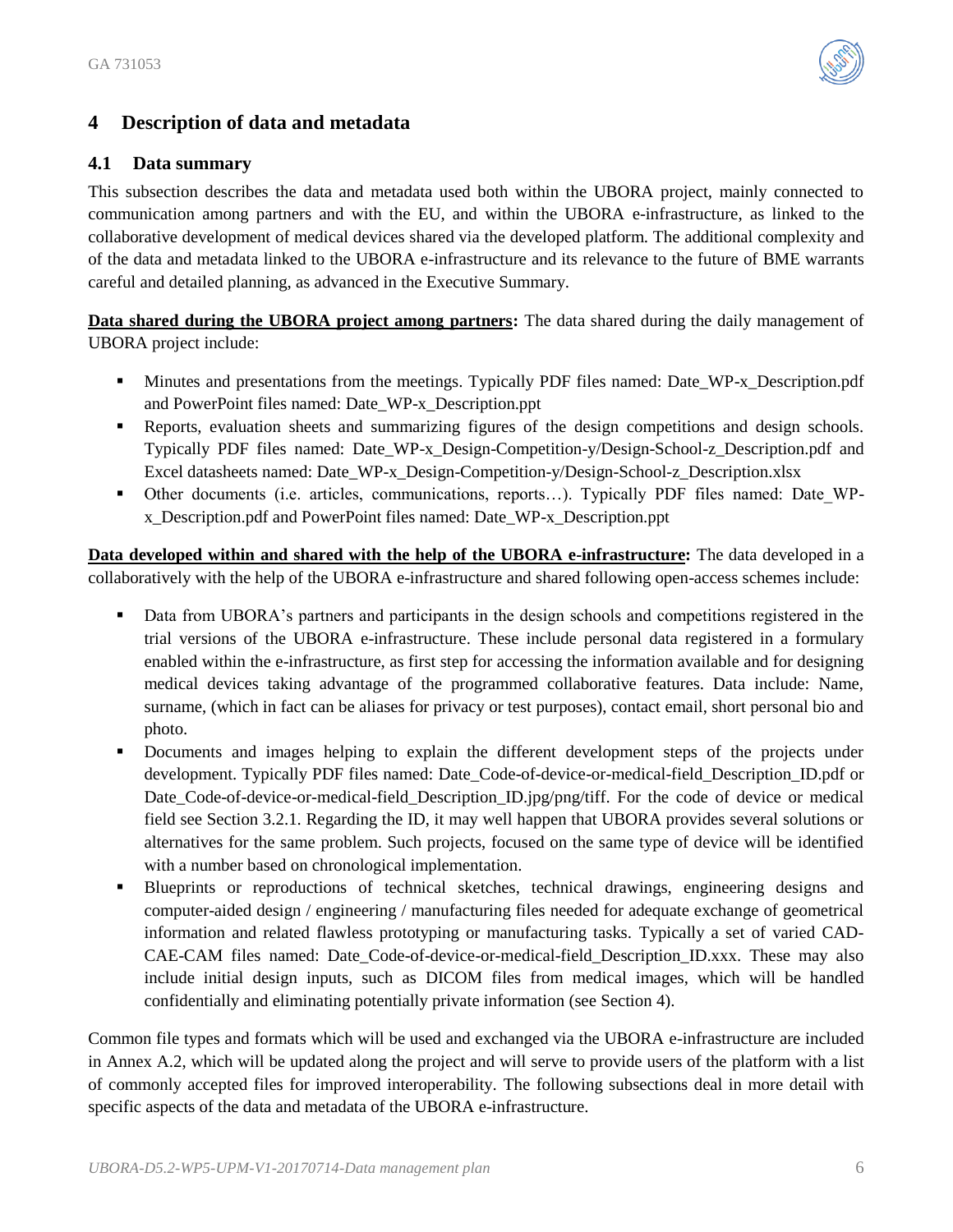

Regarding the question "What do I do with my data?", which should be considered in any data management strategy, in our case both taking account the possible role of partners as project members and as users of the UBORA e-infrastructure, a schematic diagram for their management, following "FAIR" principles (see Section 3.2) is included below:



**Figure 1: Simplified flow chart for managing and sharing the documents generated within UBORA, both for communication purposes with partners and for starting to fill the UBORA e-infrastructure with innovative biomedical device projects developed in a collaborative way**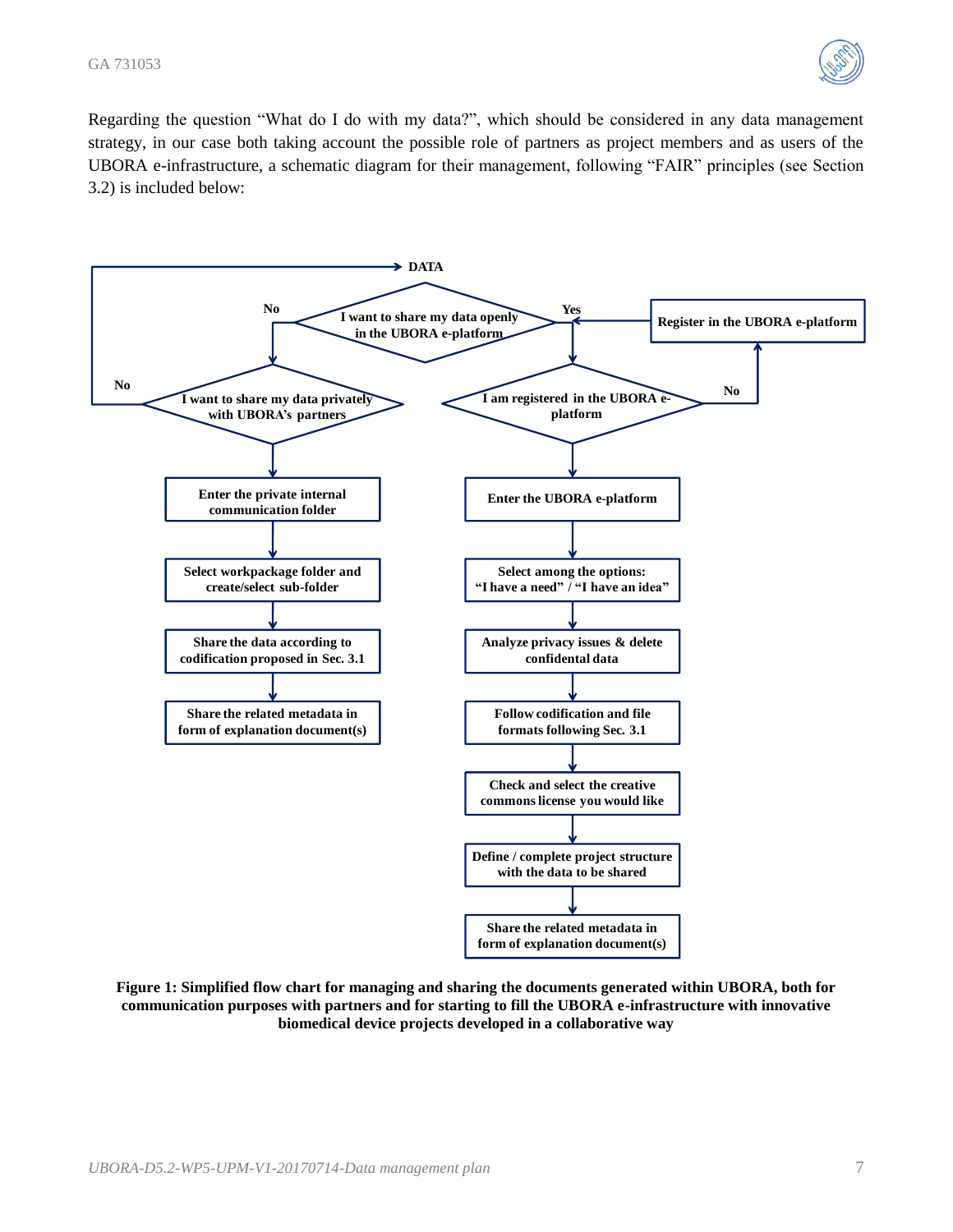

## <span id="page-7-0"></span>**4.2 FAIR (Findable, Accessible, Interoperable, Re-usable) data**

#### <span id="page-7-1"></span>**4.2.1 Making data findable**

Once the UBORA e-infrastructure is loaded with dozens of projects, towards the end of the project, it will be necessary to count with adequately implemented search mechanisms for easily reaching the medical solutions and, hence, promoting its friendly usability and its popularization as a tool medical professionals, for medical device innovators, for policy makers and for patients and patient associations. In order to make such data findable, the UBORA e-infrastructure has been designed with interactive tabs, which help to organize the generated projects and the uploaded information and data.

The projects are being currently created and organized answering the following questions:

- A) Which clinical area does your solution belong to?
- B) What kind of technology do you propose?
- C) Which clinical needs do you address?

## **A) For the clinical areas, a list of common Medicine specialties is used including**:

*From surgical fields*: General surgery, ophthalmic surgery, cardiovascular surgery, colorectal surgery, neurosurgery, oral and maxillofacial surgery, oncologic surgery, orthopedic surgery, otolaryngology, plastic surgery, podiatric surgery, transplant surgery, trauma surgery, urology, vascular surgery, pediatric surgery.

*From internal medicine*: Angiology / vascular medicine, cardiology, critical care medicine, endocrinology, gastroenterology, geriatrics, hematology, hepatology, infectious disease, nephrology, neurology, oncology, pediatrics, pneumology / chest medicine, rheumatology, sports medicine, traumatology and orthopedics.

*From diagnostic medicine*: Pathology, molecular biology, diagnostic radiology, nuclear medicine, clinical neurophysiology, transfusion medicine, cellular pathology, clinical chemistry, hematology, clinical microbiology, clinical immunology.

*From other major disciplines*: Anesthesiology, dermatology, emergency medicine, family medicine, obstetrics and gynecology, gerontology, medical genetics, neurology, ophthalmology, pediatrics, pharmaceutical medicine, rehabilitation, psychiatry, preventive medicine, public health.

In addition, there is also the possibility of defining more specific areas by using the tab: "Other: (Describe)", giving users the possibility of personalization.

**B) From the perspective of medical technologies, ideas, proposals and projects can be grouped in**: In vitro diagnostic device, in vivo diagnostic device, ergonomic support, implantable device, active implantable device, monitoring device, preventive device, surgical device, laboratory equipment, other supporting equipment, mobile-based technology, e-based technology, software; other technologies (to be described by the user).

**C) From the perspective of clinical needs, ideas, proposals and projects are grouped in**: Prevention of pathology or disease, point-of-care diagnosis, remote or self-diagnosis, monitoring purpose, support to surgery, replacement of human tissues or organs, non-surgical therapy / administration of drugs, support to medical practice, support to laboratory practice, rehabilitation, other clinical needs (to be described by the user).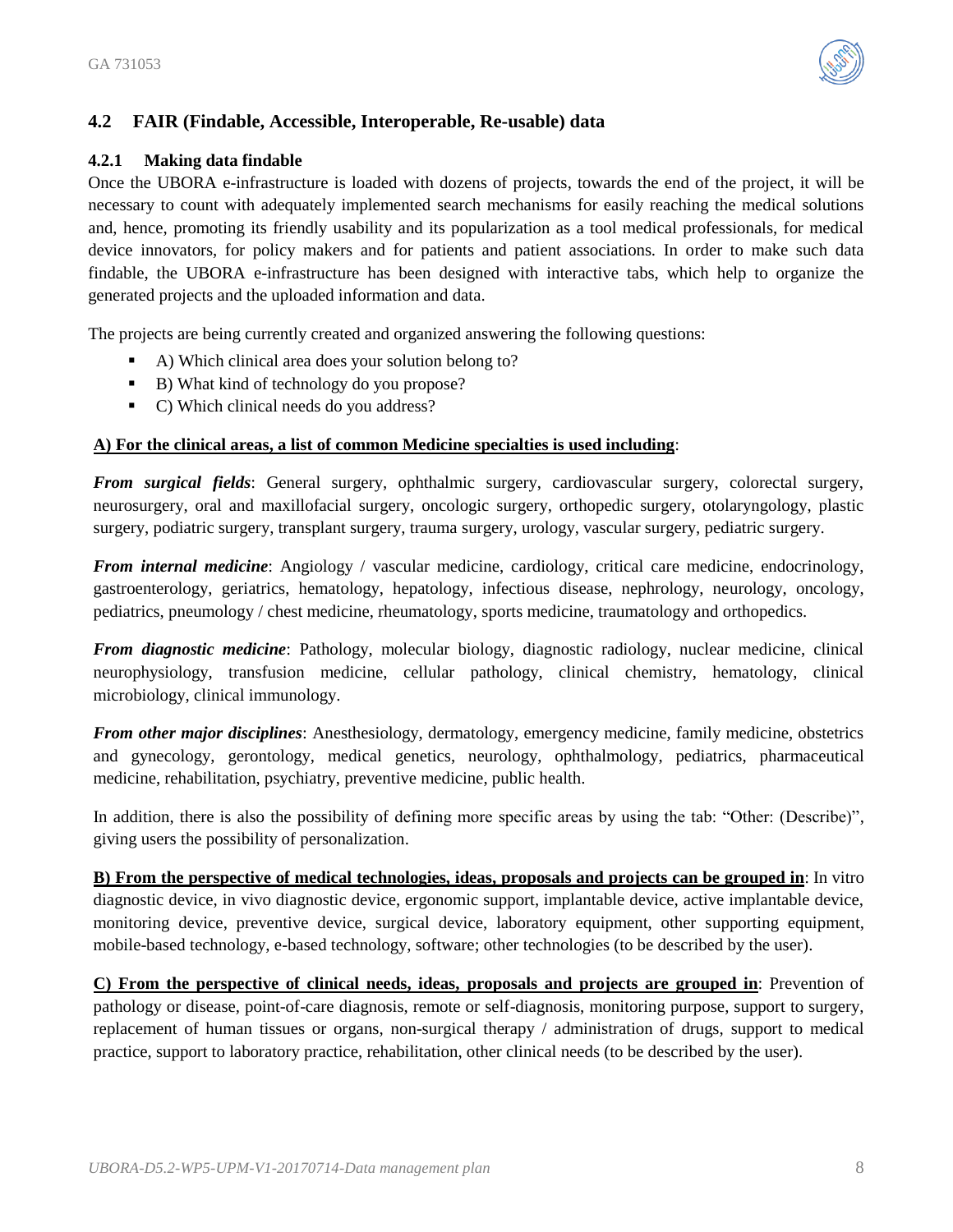

Once the fields from previous subsections A, B & C are ordered and numbered, such numbers may be used as identification coordinates for classifying the different projects according to the type of medical device being developed, to the medical area involved and to the clinical need being addressed. This classification may be also used as part of the name of the different documents involved in the project, according to the instructions provided in the data summary from Section 3.1.

There are alternative or synergistic possibilities which may need further assessments to help make the data findable (and also accessible):

**D) The Global Medical Device Nomenclature (GMDN):** The GMDN Agency [\(https://www.gmdnagency.org\)](https://www.gmdnagency.org/) is responsible for the development of a nomenclature used to identify medical devices. The main purpose of the GMDN is to provide health authorities and regulators, health care providers, manufacturers and others with a naming system that can be used to exchange medical device information and support patient safety. The GMDN was compiled by experts worldwide following ISO Standard 15225 and, for each device of the GMDN database, provides a name, a code and a brief description.

Using the GMDN for naming and classifying the projects and devices developed within UBORA and those designed collaboratively and shared through the UBORA e-infrastructure is attractive, as it would benefit from existing frameworks. However, as the GMDN Agency Ltd. is a private agency and considering the membership fees required for using the GMDN for UBORA and the e-infrastructure, some ethical issues arise. Taking account that UBORA's objectives are clearly focused on open-access and available for all medical devices, resources have to be allocated to those aspects really requiring investment. The University of Pisa is in contact with GMDN, trying to obtain their sponsorship for UBORA, which would help to make their methodology further known, thus being a win-win agreement. If no agreement is reached, the potential use of GMDN will be analyzed in term.

**E) The Universal Medical Device Nomenclature System™ (UMDNS):** The UMDNS, developed and copyrighted by the ECRI Institute [\(https://www.ecri.org/Components/UMDNSPlus/Pages/default.aspx\)](https://www.ecri.org/Components/UMDNSPlus/Pages/default.aspx), is another standard international nomenclature and computer coding system to manage medical devices.The nomenclature is used in applications ranging from hospital inventory and work-order controls to national agency medical device regulatory systems and from e-commerce and procurement to medical device databases.

Again, as happens with the GMDN, using the UMDNS requires permission (of ECRI in this case) and subscription, although in this case some free subscriptions may be possible.

Both GMDN and UMDNS are highlighted by WHO as the most used nomenclatures currently used, which is to be taken into account. According to WHO, 51% of 175 countries use a nomenclature system for medical devices, of which 26% use a nationally developed one. GMDN is slightly more used than UMDNS in Europe, while UMDNS is much more present than GMDN in Africa. See interactive graph:

[http://gamapserver.who.int/gho/interactive\\_charts/health\\_technologies/nomenclature/atlas.html](http://gamapserver.who.int/gho/interactive_charts/health_technologies/nomenclature/atlas.html)

Further contacts and debate within members of UBORA will let us decide the best alternative, either existing or self-developed or a combination of approaches.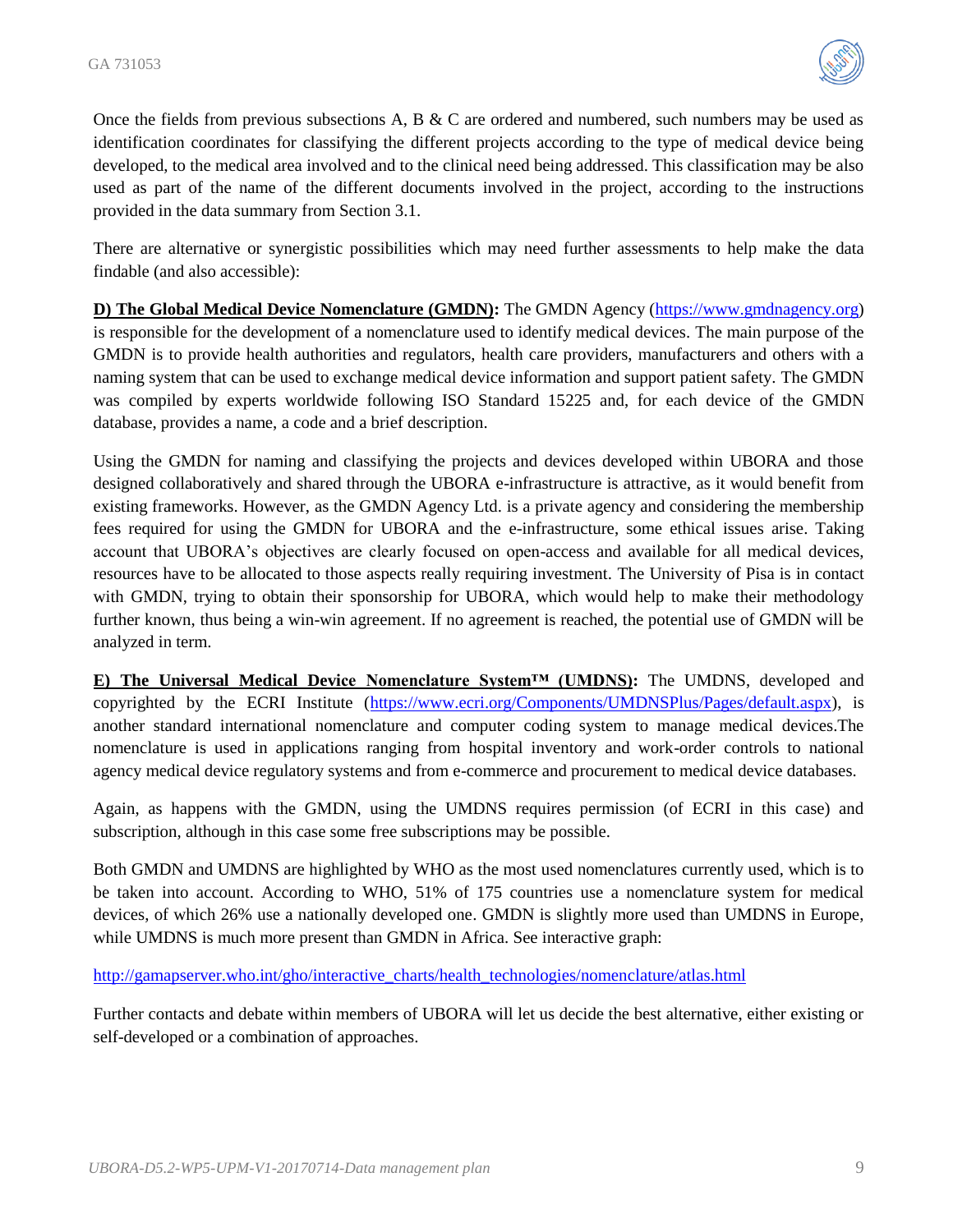

#### <span id="page-9-0"></span>**4.2.2 Making data accessible**

In the case of UBORA, the e-infrastructure (Fig. 2) developed for the collaborative design of open-source medical devices, will be the key tool for making project's data available. The platform will incorporate developed projects, publications, teaching materials and will be made open to the public for being used as reference collaborative design resource in the biomedical industry.

Considering that UBORA will turn out to be, using a metaphor, a sort of "collaborative Wikipedia of medical devices", the contents uploaded will be made available to the community, in principle resorting to different types of Creative Commons Licenses [\(https://creativecommons.org/\)](https://creativecommons.org/).

In all cases, attribution to the designer or to the developing team has to be granted (CC BY). The UBORA project and the support of the EU must be also acknowledged following the standard formula to be included in the e-infrastructure. During the project, once the first examples are uploaded to the e-infrastructure and the usability and accessibility are addressed, we will analyse other possible additions to the basic mentioned CC BY license, including "share-alike", "non-derivatives", "non-commercial", among others, although this may well be (in the final version of the e-infrastructure) a final decision of the designer or developer, as happens in collaborative environments for sharing documents and blueprints such as: Wikimedia Commons, Thingiverse, GrabCAD, among others.

Accessibility to the platform will require registration, which the users will freely achieve by introducing basic personal and contact data, as already detailed. Users will accept following the terms of usability expressed in the "terms and conditions" section of the e-infrastructure for registration. Once registered, users will have access to the projects of innovative medical devices uploaded to UBORA and to the projects' data and metadata. Search of desired data will be supported by keywords and by the classifications of clinical areas, medical technologies and clinical needs previously detailed. Users will be responsible for the veracity of the information uploaded to UBORA (or modified within UBORA by them) and the managers of the UBORA e-infrastructure will retain the right to expel users that do not adequately use the information shared.



**Figure 2: Portrait images of the alpha release of the UBORA e-infrastructure [\(http://ubora-dev.azurewebsites.net/\)](http://ubora-dev.azurewebsites.net/).**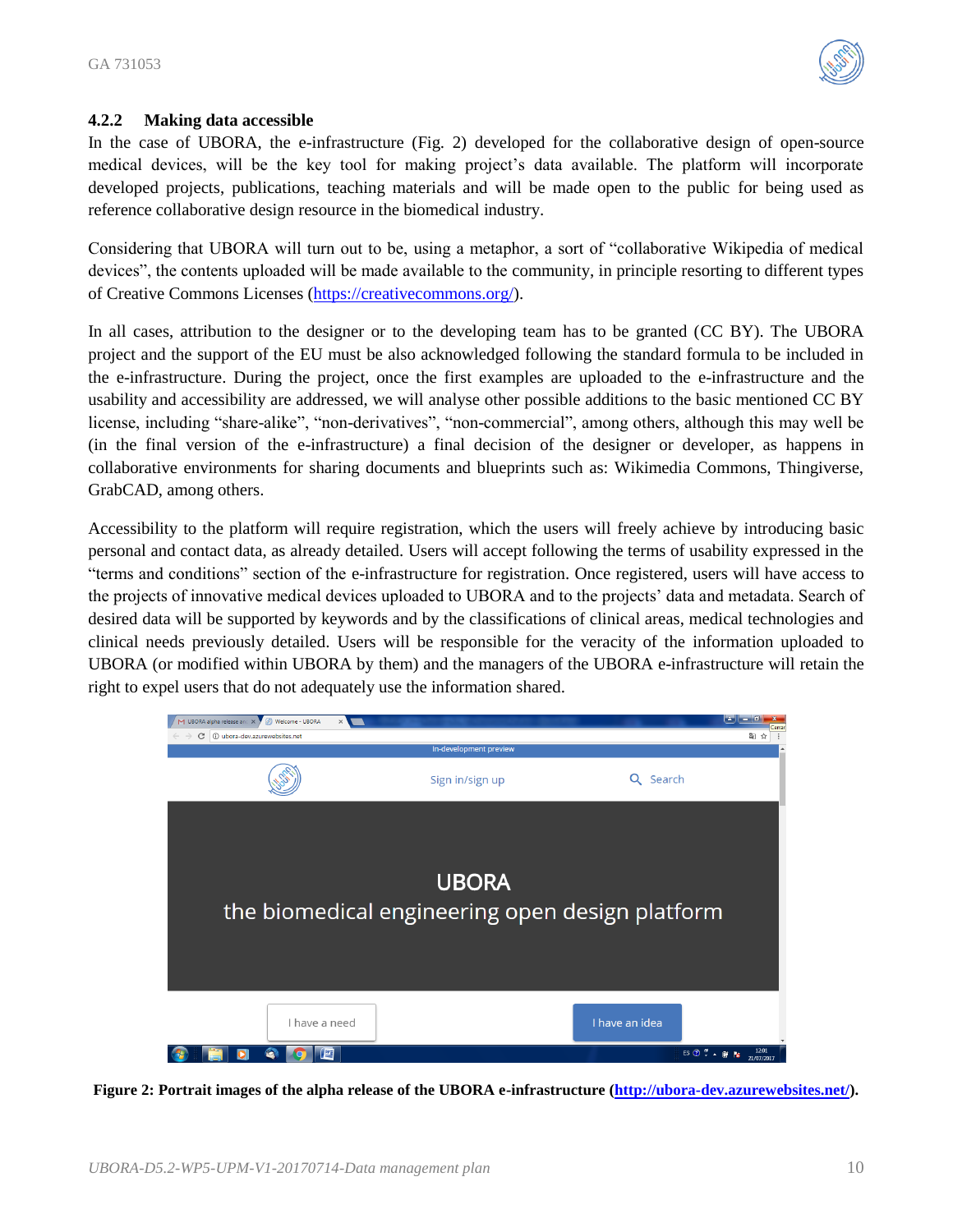

## <span id="page-10-0"></span>**4.2.3 Making data interoperable**

Interoperability will be achieved by using the previously described formats and by taking account of the existing compatibilities among design programmes and files (see Annex A.2), which will be continuously updated. A support document for users of the UBORA will be prepared with description of the preferred file types (in fact an updated version of A.2). It is also important to note that each project developed within UBORA will be developed by a different team of international designers and collaborators, which will probably choose among the existing options of computer-aided design, modeling and manufacturing software, so surely the file types used within UBORA will be varied, as already advanced.

It is also necessary to highlight that the UBORA e-infrastructure will count on a group of mentors/managers, i.e. partners from the EU UBORA project motivated about the long-term viability of the e-infrastructure and colleagues with international impact in bioengineering, who will advise users of the e-infrastructure about the preferred file formats for improved interoperation.

We will resort to "international" file exchange standards, for instance .stl (standard tessellation language) in the case of files for prototyping tasks. However, it is also true that these formats may well change along the following years and be substituted by other more efficient ones, to which the files already available in the einfrastructure will need to be adapted (see subsection 3.2.3). To cite an example, the "universal" or standard .stl, .igs, .dxf…, CAD formats are not optimal, in spite of their popularity in additive manufacturing, especially for features and geometries with a mathematical representation, as such features can be described and programmed in many cases in just a couple of code lines, while their CAD representation unnecessarily increases size and computational demand. The shift to algorithmic, rather than descriptive geometry is a key factor to promote the definition of material properties by design and to further apply knowledge-based and bioinspired materials to real products and medical devices, which in turn will lead to new file formats in forthcoming years. We will define procedures for managing these issues.

#### <span id="page-10-1"></span>**4.2.4 Making data re-usable**

The medical device development projects validated in the e-infrastructure by the UBORA mentors/managers and reviewed as potentially beneficial for solving global healthcare concerns, once completed, will be archived in the protected servers of the UBORA e-infrastructure and made available to users during the whole life of the einfrastructureor until the developer together with the team of mentors/managers of UBORA decide to replace it by a better solution or to eliminate it due to existing alternatives performing better.

Back-ups of the projects, documents and blueprints (i.e. CAD files for prototyping and relevant design-related files) will be performed monthly. Updating of relevant files will be also performed, as part of the global strategy for making the UBORA e-infrastructure technically and economically viable beyond the project's lifetime. Technical personnel will need to be devoted to the sustainability and management of the project (potentially with related costs of up to 30.000€/year in the mid-term) and to counting with secure and private hosting space (around  $10.000 \epsilon$ /year in the mid-term for 100-500 projects with a total capacity of 100TByte).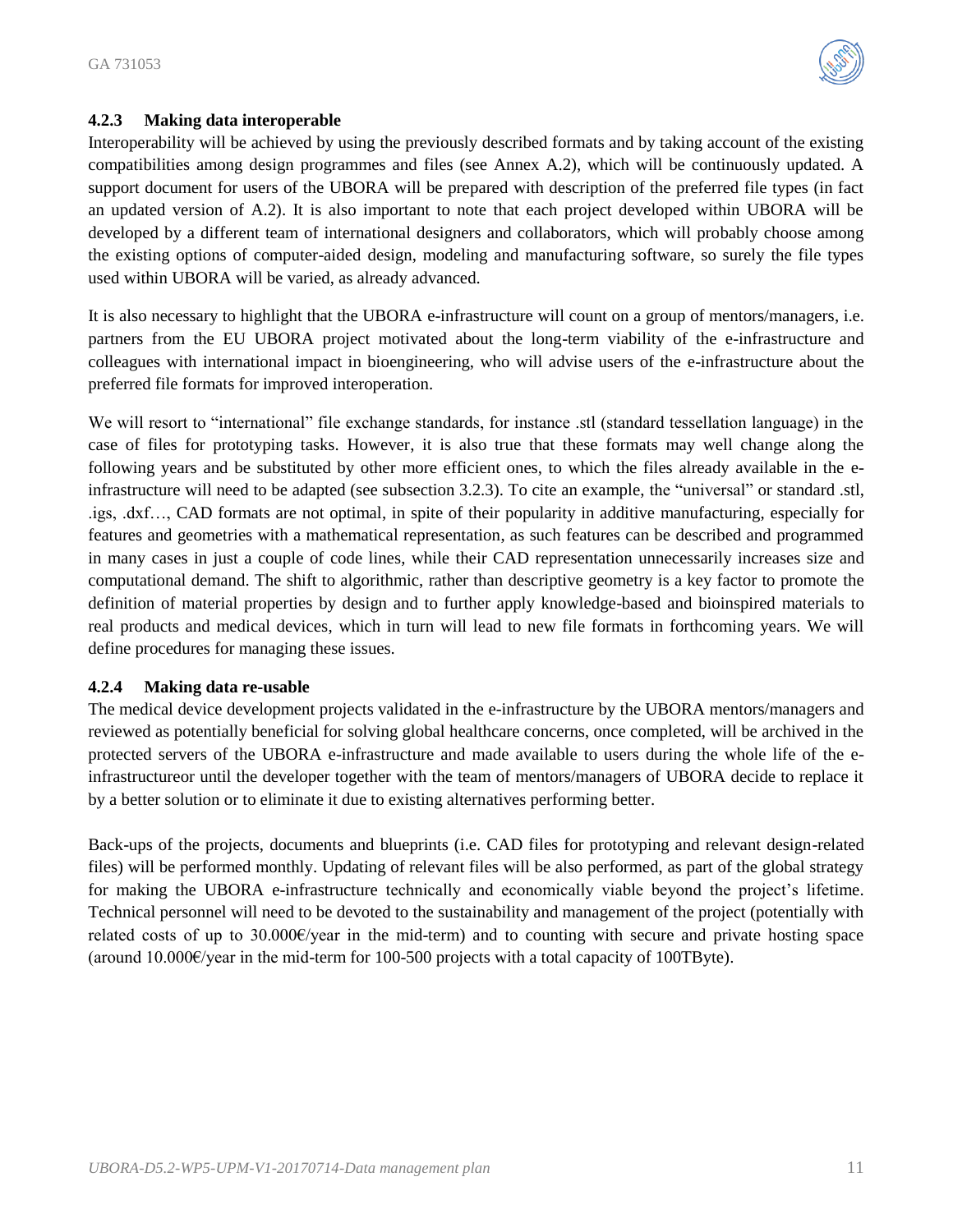

## <span id="page-11-0"></span>**5 Ethical aspects, privacy issues and security concerns**

#### <span id="page-11-1"></span>**5.1 Special ethical aspects and their management**

During the EU UBORA project's lifespan, the medical devices developed will rely solely on healthy volunteers for being tested in laboratory environments, hence being "prototypes for assessment of functionality". These devices will be in most cases consequence of partners' dedication to the UBORA project or the result of students' developments within the design competitions and the design schools. No device potentially harmful for users will be tested in humans during the project. In any case, ethical approval from local ethical committees will be obtained prior to commencing the assessments, as described in Deliverable 1.1. After the project's life, in the mid- and long-term life of the UBORA e-infrastructure, UBORA managers will not be responsible for the use given to the online resources of the e-infrastructure and it will be the unique responsibility of the potential manufacturers taking inspiration on the projects available in the e-infrastructure, to fulfill pre-market approvals and to respond to potential failures of the products they decide to manufacture and commercialize. Further aspects will be discussed in next versions of this deliverable.

## <span id="page-11-2"></span>**5.2 Privacy issues and their management**

Regarding privacy, it is UBORA's policy to respect users' privacy regarding any information that the einfrastructure may collect. Accordingly, the privacy policy, which affects all data collected and shared through UBORA e- platform, is outlined as follows: UBORA will collect personal information by lawful and fair means and, where appropriate, with the knowledge or consent of the individual concerned (i.e. Fig. 3).Before or at the time of collecting personal information, UBORA will identify the purposes for which information is being collected. UBORA will collect and use personal information solely for fulfilling those purposes specified by us and for other ancillary purposes, unless UBORA obtains the consent of the individual concerned or as required by law. Personal data should be relevant to the purposes for which it is to be used, and, to the extent necessary for those purposes, should be accurate, complete, and up-to-date. UBORA will protect personal information by using reasonable security safeguards against loss or theft, as well as unauthorized access, disclosure, copying, use or modification. UBORA will make readily available to customers information about its practices linked to the management of personal information. UBORA will only retain personal information for as long as necessary for the fulfillment of those purposes. More specifically, in the case of files resulting from medical imaging technologies or clinical procedures, the personal information regarding patients, which does not influence the development of related medical devices, will be omitted. In cases where such information may be relevant, UBORA e-infrastructure will include a confidential area for being used only by those involved in the medical device development project(s) with permission granted by the involved patient(s).

| Upload image                                                          | Field of study<br>Mechanical Engineering<br>University                                                                                                                                                                                                                                          | <b>Edit profile</b>                                                                 |
|-----------------------------------------------------------------------|-------------------------------------------------------------------------------------------------------------------------------------------------------------------------------------------------------------------------------------------------------------------------------------------------|-------------------------------------------------------------------------------------|
| Upload new image<br>Seleccionar archivo   Ningún archivo seleccionado | Select from the list<br>Degree<br>PhD in Industrial Engineering                                                                                                                                                                                                                                 | Rosin<br>Developer<br>٠                                                             |
|                                                                       | am pasionate about research in the field of biomedical<br>devices, especially those supported by additive<br>manufacturing and smart materials towards improved<br>diagnostic and therapeutic approaches. My dream is to<br>explore connections between research and education, as a<br>Country | Skills<br>Engineering design<br>UBORA e-infrastructure                              |
|                                                                       | Personal - Education                                                                                                                                                                                                                                                                            | Please indicate your institution<br>e.g. company, research institute, hospital      |
|                                                                       | <b>Last name</b><br>Diaz Lantada                                                                                                                                                                                                                                                                | it am involved in development and use of medical devices as<br>Select from the list |
| Edit profile                                                          | First name<br>Andres                                                                                                                                                                                                                                                                            | Working experience in medical device field                                          |

**Figure 3: Example of user's information incorporated to the profile. No sensitive data (i.e. personal ID, address, phone…) are collected and only a contact email and name, which can be an alias, are needed.**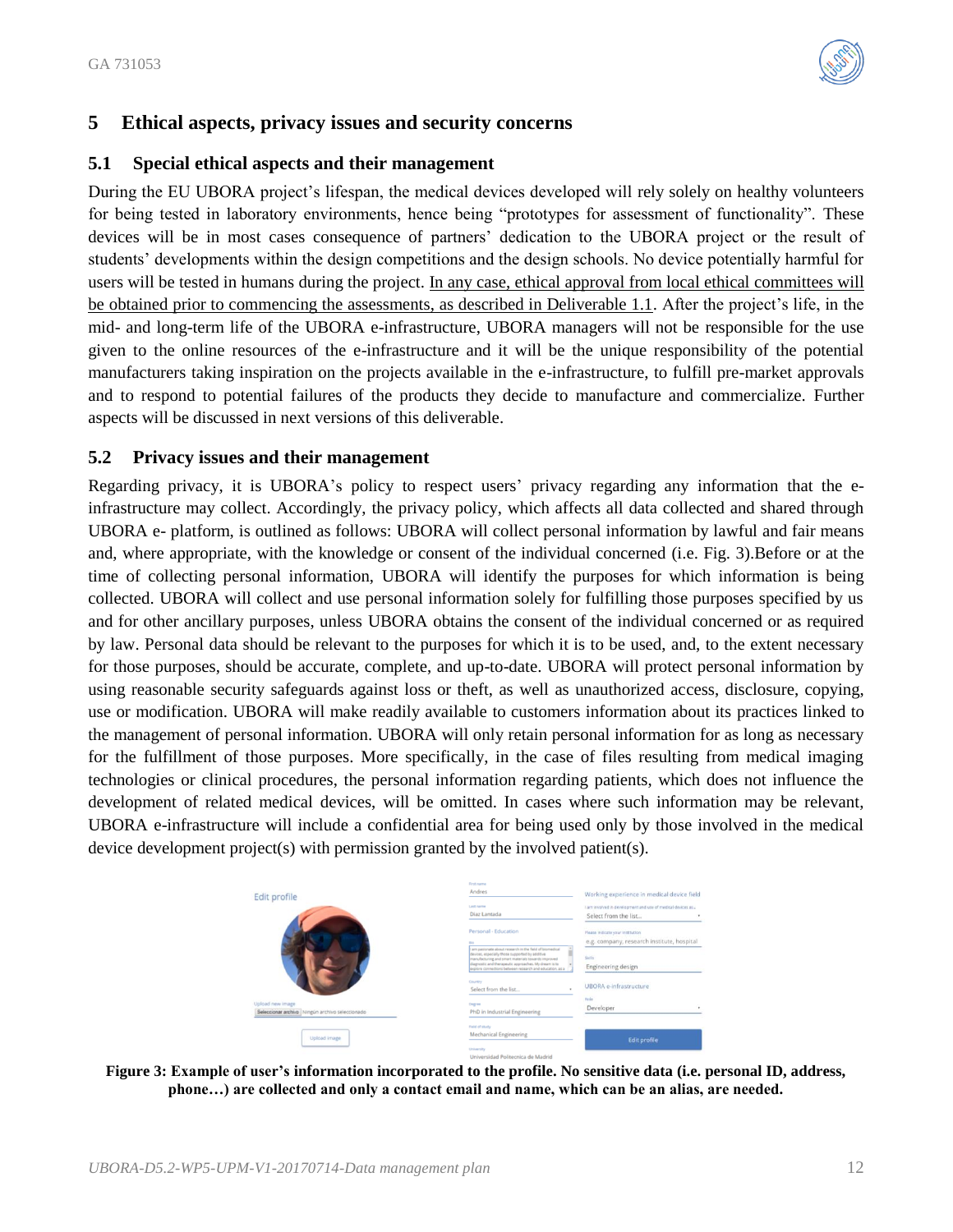

## <span id="page-12-0"></span>**5.3 Security concerns and their management**

According to the FDA, medical devices, like other computer systems, can be vulnerable to security breaches, potentially impacting the safety and effectiveness of the device. This vulnerability increases as medical devices are increasingly connected to the internet, to hospital networks, and to even other medical devices or, in some cases, patient's devices [\(https://www.fda.gov/MedicalDevices/DigitalHealth/ucm373213.htm\)](https://www.fda.gov/MedicalDevices/DigitalHealth/ucm373213.htm). Being UBORA e-infrastructure a collaborative online resource, these security concerns are of special relevance for the long-term viability of our proposed approach and for success in managing global health issues. As explained before, UBORA will protect personal information by using reasonable security safeguards, depending on the resources allocated for private and secure hosting space, which may well reach 10.000€/year in the mid-term for 100-500 projects with a total capacity of 100TByte. The adequate provisions will be performed, once the long-term technical-economic viability is analyzed (Task 5.2 and its deliverables D5.3 *Preliminary exploitation and sustainability plan* (M9) and D5.4 *Final exploitation plan with guidelines for open licensing of designs* (M30).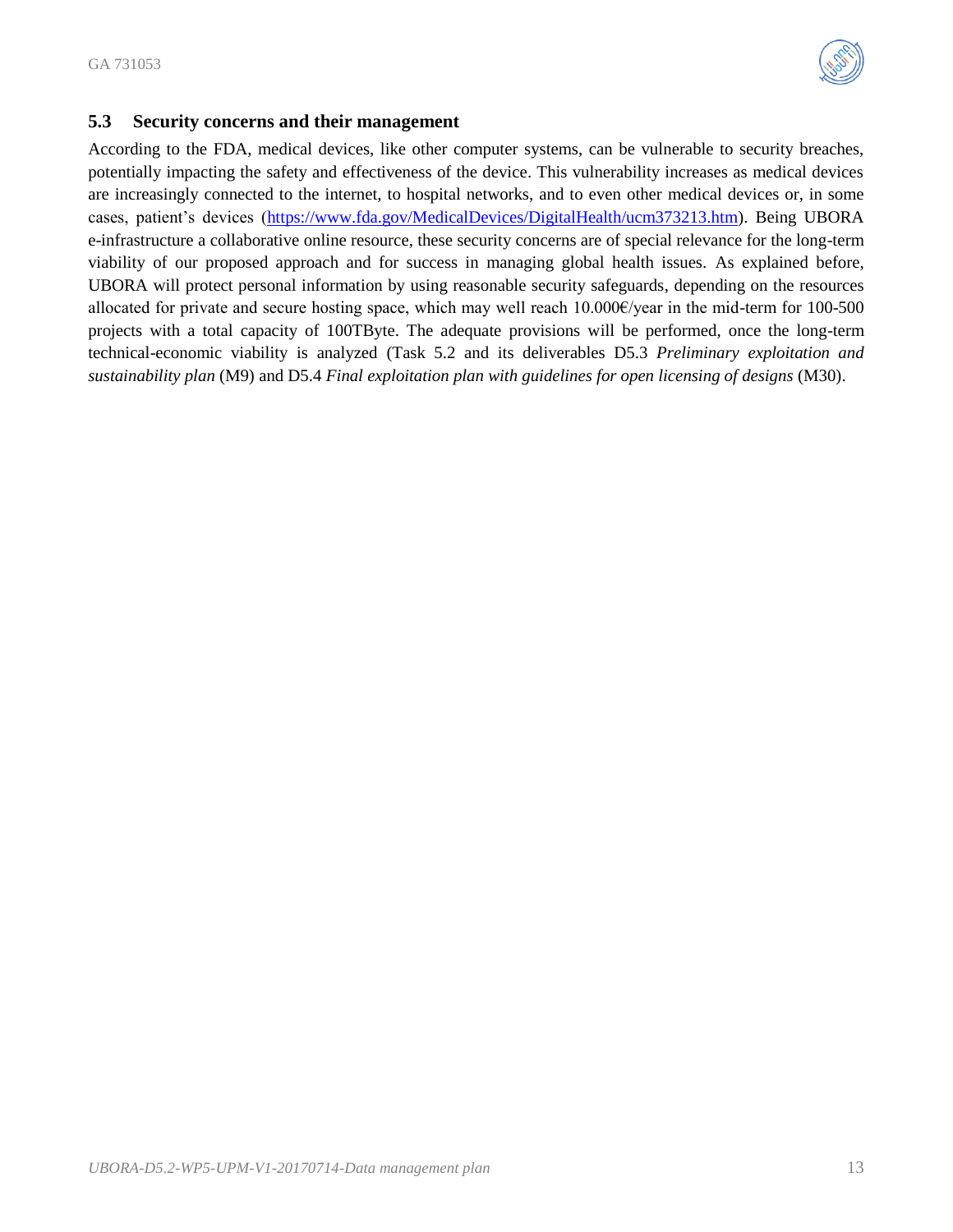

## <span id="page-13-0"></span>**6 Conclusions**

Dissemination, exploitation and communication activities, performed in UBORA within WP5, are fundamental to achieve better awareness, to distribute the generated knowledge and to create novel opportunities for European and African integrated innovation in BME. In parallel to the e-infrastructure implementation for innovative and safe design, a set of guidelines have been implemented to correctly manage the data generated within the project and especially those made publicly available via UBORA. Such guidelines have been summarized here for the benefit of the project.

Consequently, the present **"Deliverable 5.2–Data management plan"** has been implemented to provide partners with a standard press release for presenting the UBORA project, its main objectives and initial steps to the press and scientific-technical community, as support to other dissemination and communication actions aimed at promoting project's impacts. This initial standard management plan, even if performed with the perspective of just six months of project running, provides a basic framework for starting with the adequate management of already generated data, which being already shared via the first test version of the UBORA einfrastructure, which will constitute the grounds for the future of collaborative and open biomedical engineering. This text will be complemented with additional information and advices along the project's life, so as to generate a more robust and effective DMP, also supporting harmonization in the medical industry, according to the basic objectives of the project.

## <span id="page-13-1"></span>**7 References**

## **For preparing the data management plan:**

- Checklist for a data management plan draft, Centro Risorse per la Ricerca Multimediale (CRR-MM), Alma Mater Studiorum, Università di Bologna.
- Data management plan- Open researchdatapilot: Guida alla redazione, Centro Risorse per la Ricerca Multimediale (CRR-MM), Alma Mater Studiorum, Università di Bologna.
- Data Management Plan, article published in Wikipedia, the Free Encyclopedia, (last access:  $14<sup>th</sup>$  of July, 2017).
- FDA Report on Cybersecurity:<https://www.fda.gov/MedicalDevices/DigitalHealth/ucm373213.htm>
- Guidelines on FAIR data management in Horizon 2020, EU Commission, Directorate-General for Research & Innovation, version 3.0, 26th July, 2016.
- Online resources: Data management plan online, Digital Curation Centre. https://dmponline.dcc.ac.uk, (last access:  $14<sup>th</sup>$  of July, 2017).

#### **Project website and social media sites:**

- [http://ubora-biomedical.org](http://ubora-biomedical.org/)
- <https://www.facebook.com/UBORA-261898414244796/?ref=bookmarks>
- <https://twitter.com/uborabiomedical>
- [https://www.researchgate.net/project/UBORA-Open-Biomedical-Engineering-e-Platform-for-](https://www.researchgate.net/project/UBORA-Open-Biomedical-Engineering-e-Platform-for-Innovation-through-Education)[Innovation-through-Education](https://www.researchgate.net/project/UBORA-Open-Biomedical-Engineering-e-Platform-for-Innovation-through-Education)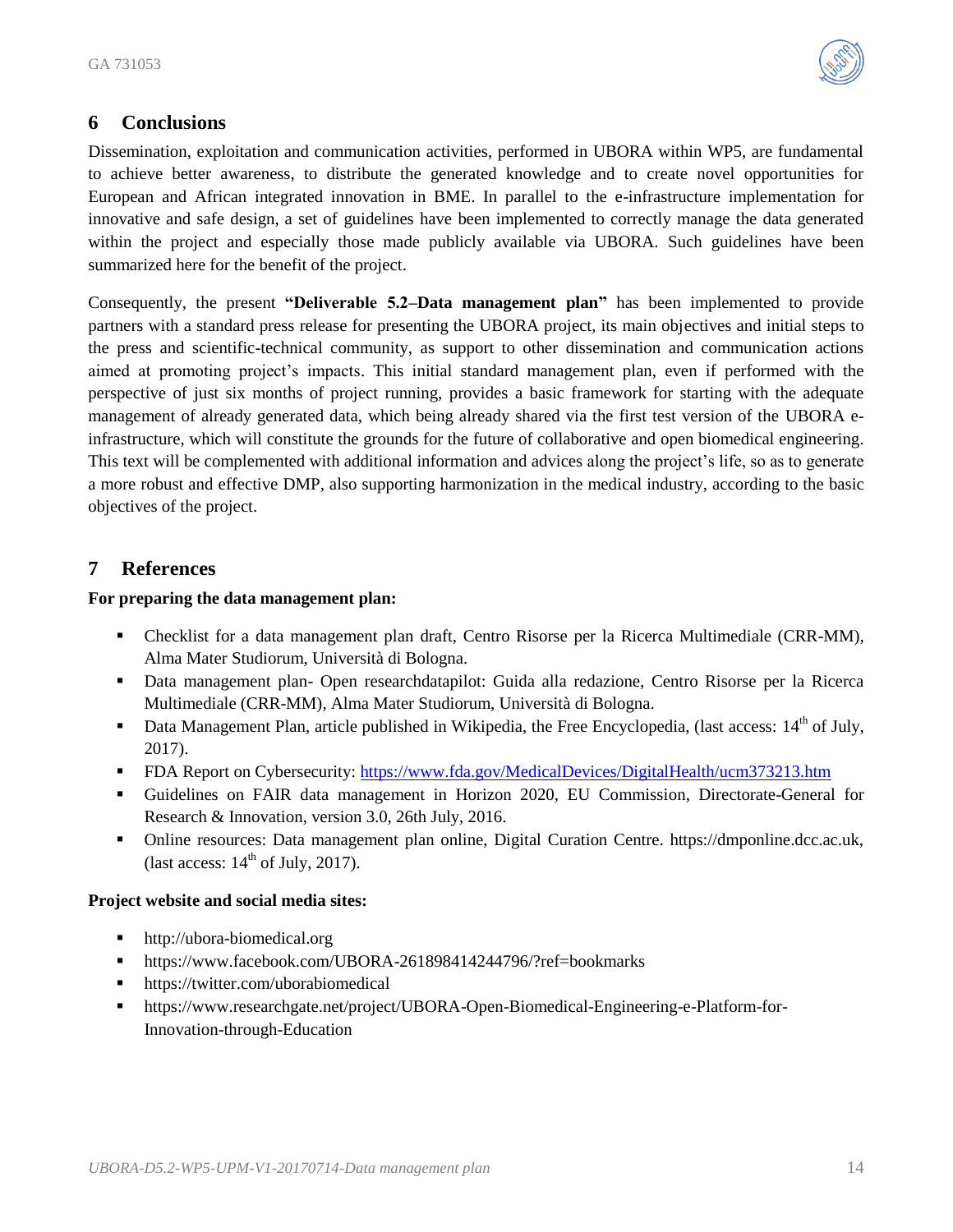<span id="page-14-0"></span>

#### <span id="page-14-1"></span>**A.1. List of acronyms**

- ABEC: African Biomedical Engineering Consortium.
- CAD: Computer-aided design.
- CAE: Computer-aided engineering.
- CAM: Computer-aided manufacturing.
- CC: Creative Commons.
- **EC:** European Commission.
- DICOM: Digital communications in Medicine.
- **DMP:** Data management plan.
- FAIR: Findable, accessible, inter-operable, re-usable.
- **FEM:** Finite element modeling.
- GMDN: Global medical device nomenclature.
- H2020: Horizon 2020.
- IP: Intellectual property.
- **STL:** Standard tessellation language.
- UMDNW: Universal Medical Device Nomenclature System™.
- WP: Work package.